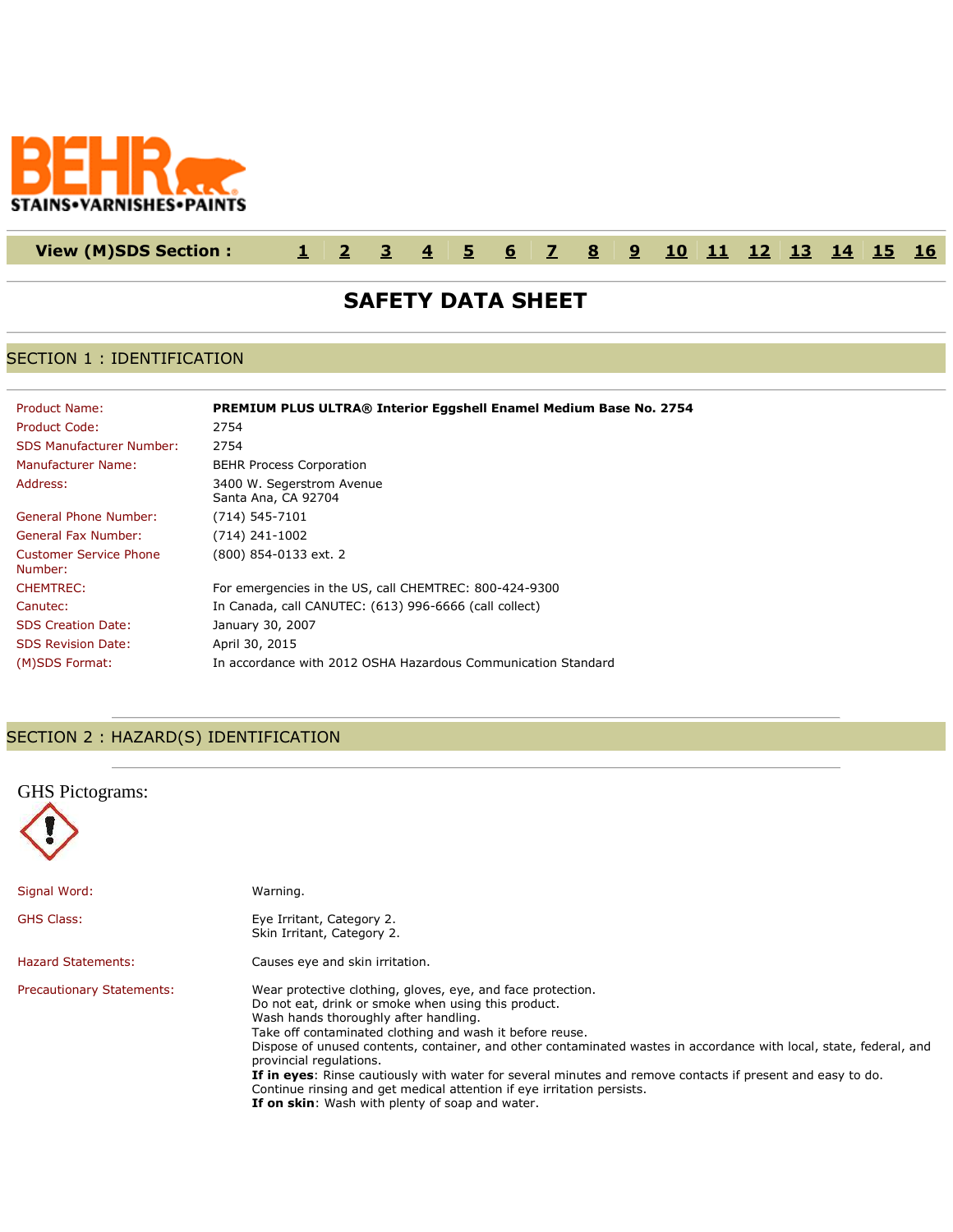**If swallowed**: Rinse mouth and get medical attention if you feel unwell.

| <b>Emergency Overview:</b>                 | Irritant.                                                                 |
|--------------------------------------------|---------------------------------------------------------------------------|
| Route of Exposure:                         | Eyes. Skin. Inhalation. Ingestion.                                        |
| Potential Health Effects:                  |                                                                           |
| Eye:                                       | Causes eye irritation.                                                    |
| Skin:                                      | Causes skin irritation.                                                   |
| Inhalation:                                | Prolonged or excessive inhalation may cause respiratory tract irritation. |
| Ingestion:                                 | May be harmful if swallowed. May cause vomiting.                          |
| <b>Chronic Health Effects:</b>             | Prolonged or repeated contact may cause skin irritation.                  |
| Signs/Symptoms:                            | Overexposure may cause headaches and dizziness.                           |
| Target Organs:                             | Eyes. Skin. Respiratory system. Digestive system.                         |
| Aggravation of Pre-Existing<br>Conditions: | None generally recognized.                                                |

## SECTION 3 : COMPOSITION/INFORMATION ON INGREDIENTS

| <b>Chemical Name</b>        | CAS#       | <b>Ingredient Percent</b> | EC Num. |
|-----------------------------|------------|---------------------------|---------|
| 2-ethylhexyl benzoate       | 5444-75-7  | $1 - 5$ by weight         |         |
| Titanium dioxide            | 13463-67-7 | $10 - 30$ by weight       |         |
| P(BA/MMA)                   | 25852-37-3 | $5 - 10$ by weight        |         |
| Nepheline Syenite           | 37244-96-5 | $5 - 10$ by weight        |         |
| Anhydrous aluminum silicate | 66402-68-4 | 1 - 5 by weight           |         |

## SECTION 4 : FIRST AID MEASURES

| Eye Contact:         | Immediately flush eyes with plenty of water for at least 15 to 20 minutes. Ensure adequate flushing of the eyes by<br>separating the eyelids with fingers. Remove contacts if present and easy to do. Continue rinsing. Get medical<br>attention, if irritation or symptoms of overexposure persists. |
|----------------------|-------------------------------------------------------------------------------------------------------------------------------------------------------------------------------------------------------------------------------------------------------------------------------------------------------|
| <b>Skin Contact:</b> | Immediately wash skin with soap and plenty of water.<br>Get medical attention if irritation develops or persists.                                                                                                                                                                                     |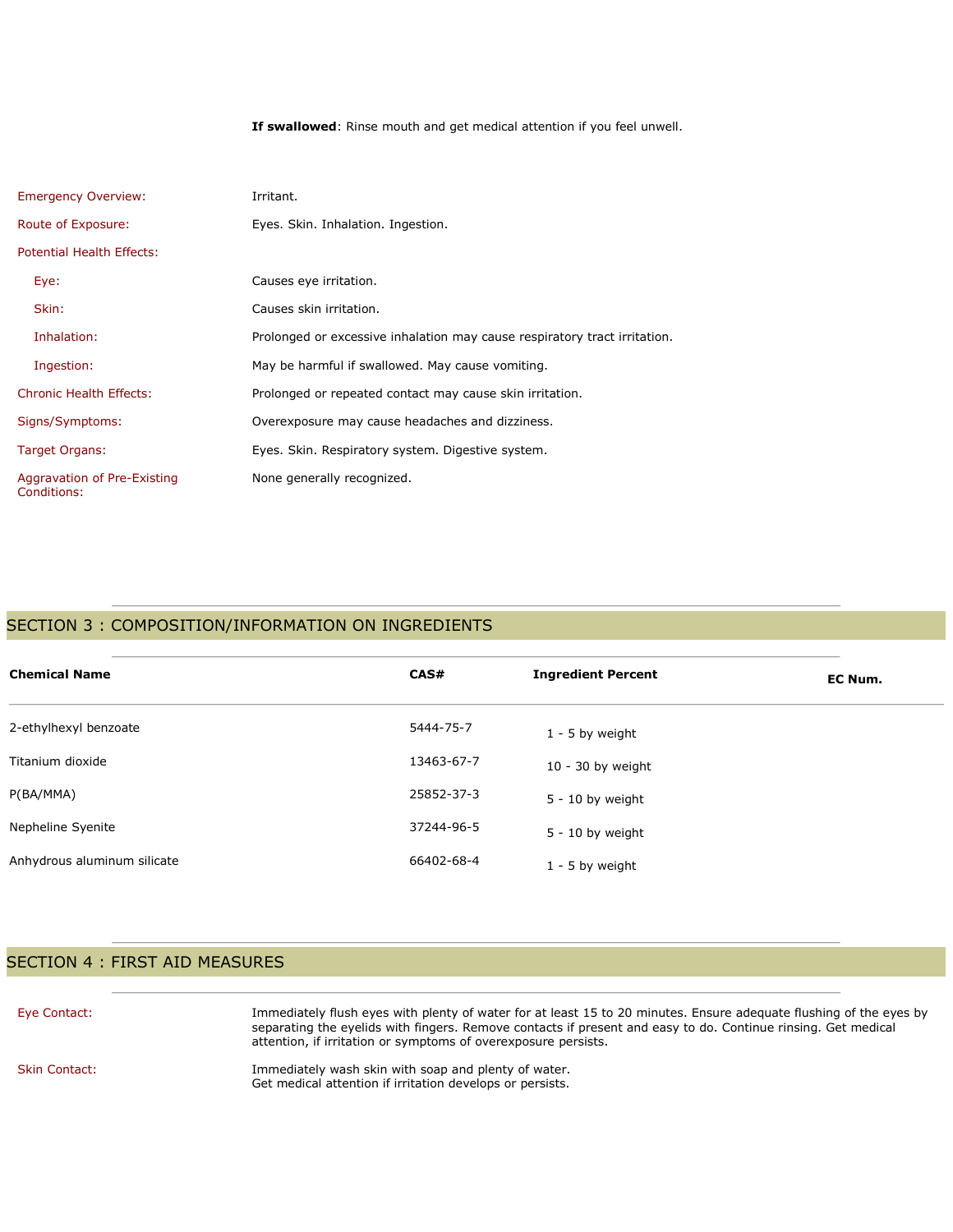Inhalation: If inhaled, remove to fresh air. If not breathing, give artificial respiration or give oxygen by trained personnel. Seek immediate medical attention.

Ingestion: If swallowed, do NOT induce vomiting. Call a physician or poison control center immediately. Never give anything by mouth to an unconscious person.

### SECTION 5 : FIRE FIGHTING MEASURES

| Flash Point:                     | None.                                                                                                                            |
|----------------------------------|----------------------------------------------------------------------------------------------------------------------------------|
| Lower Flammable/Explosive Limit: | Not applicable.                                                                                                                  |
| Upper Flammable/Explosive Limit: | Not applicable.                                                                                                                  |
| <b>Extinguishing Media:</b>      | Use alcohol resistant foam, carbon dioxide, dry chemical, or water fog or spray when fighting fires involving this<br>material.  |
| Protective Equipment:            | As in any fire, wear Self-Contained Breathing Apparatus (SCBA), MSHA/NIOSH (approved or equivalent) and full<br>protective gear. |

### SECTION 6 : ACCIDENTAL RELEASE MEASURES

| <b>Personnel Precautions:</b>     | Evacuate area and keep unnecessary and unprotected personnel from entering the spill area. Use proper personal<br>protective equipment as listed in section 8.                                                                               |
|-----------------------------------|----------------------------------------------------------------------------------------------------------------------------------------------------------------------------------------------------------------------------------------------|
| <b>Environmental Precautions:</b> | Avoid runoff into storm sewers, ditches, and waterways.                                                                                                                                                                                      |
| Methods for containment:          | Contain spills with an inert absorbent material such as soil or sand. Prevent from spreading by covering, diking or<br>other means. Provide ventilation.                                                                                     |
| Methods for cleanup:              | Clean up spills immediately observing precautions in the protective equipment section. Place into a suitable<br>container for disposal. Provide ventilation. After removal, flush spill area with soap and water to remove trace<br>residue. |

### SECTION 7 : HANDLING and STORAGE

| Handling:          | Use with adequate ventilation. Avoid breathing vapor and contact with eyes, skin and clothing.                                                                              |
|--------------------|-----------------------------------------------------------------------------------------------------------------------------------------------------------------------------|
| Storage:           | Store in a cool, dry, well ventilated area away from sources of heat, combustible materials, and incompatible<br>substances. Keep container tightly closed when not in use. |
| Hygiene Practices: | Wash thoroughly after handling. Avoid contact with eyes and skin. Avoid inhaling vapor or mist.                                                                             |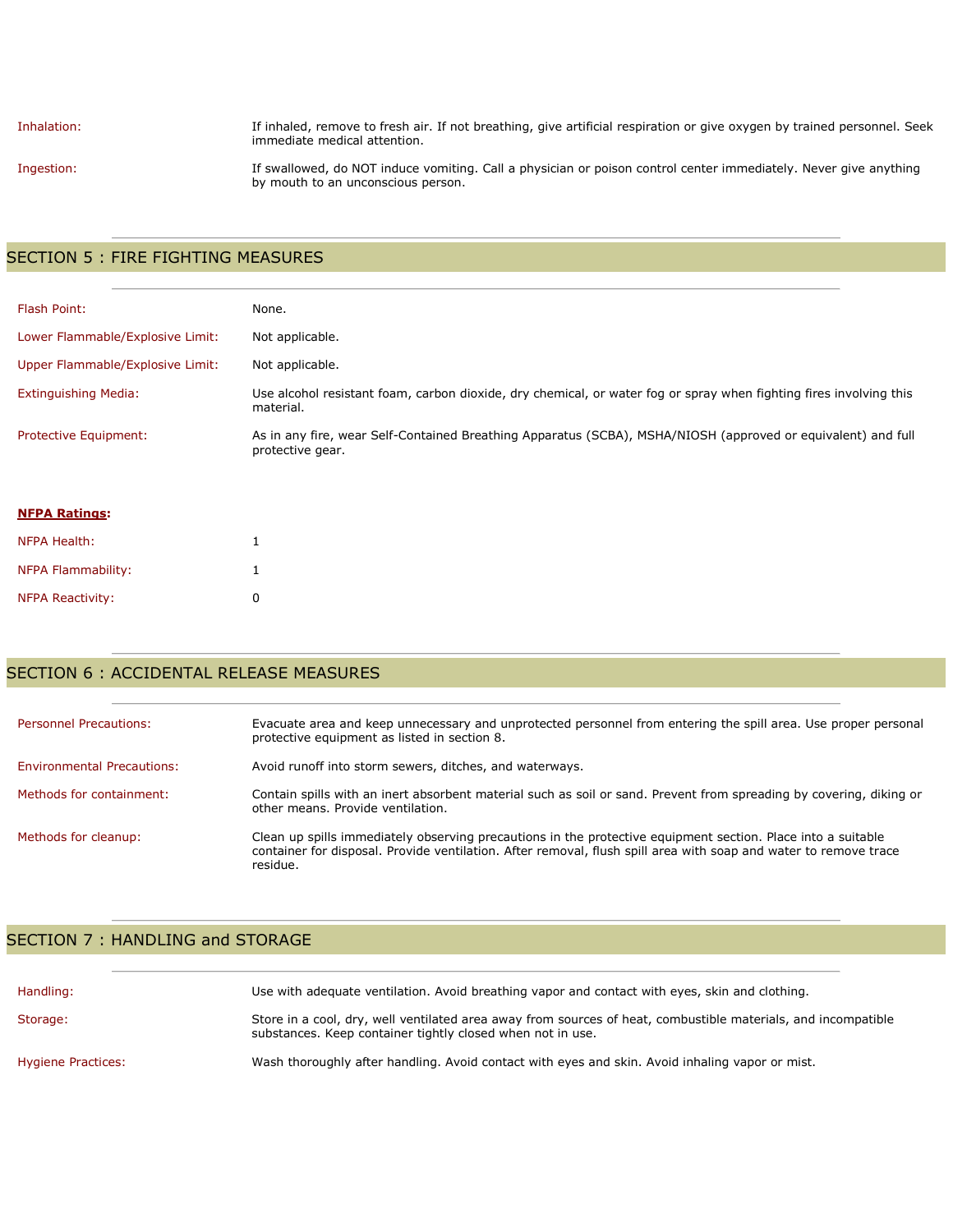## SECTION 8: EXPOSURE CONTROLS, PERSONAL PROTECTION

| <b>Engineering Controls:</b>        | Use appropriate engineering control such as process enclosures, local exhaust ventilation, or other engineering<br>controls to control airborne levels below recommended exposure limits. Good general ventilation should be<br>sufficient to control airborne levels. Where such systems are not effective wear suitable personal protective<br>equipment, which performs satisfactorily and meets OSHA or other recognized standards. Consult with local<br>procedures for selection, training, inspection and maintenance of the personal protective equipment. |
|-------------------------------------|--------------------------------------------------------------------------------------------------------------------------------------------------------------------------------------------------------------------------------------------------------------------------------------------------------------------------------------------------------------------------------------------------------------------------------------------------------------------------------------------------------------------------------------------------------------------|
| Eye/Face Protection:                | Wear appropriate protective glasses or splash goggles as described by 29 CFR 1910.133, OSHA eye and face<br>protection regulation, or the European standard EN 166.                                                                                                                                                                                                                                                                                                                                                                                                |
| <b>Skin Protection Description:</b> | Chemical-resistant gloves and chemical goggles, face-shield and synthetic apron or coveralls should be used to<br>prevent contact with eyes, skin or clothing.                                                                                                                                                                                                                                                                                                                                                                                                     |
| <b>Respiratory Protection:</b>      | A NIOSH approved air-purifying respirator with an organic vapor cartridge or canister may be permissible under<br>certain circumstances where airborne concentrations are expected to exceed exposure limits. Protection provided<br>by air purifying respirators is limited. Use a positive pressure air supplied respirator if there is any potential for an<br>uncontrolled release, exposure levels are not known, or any other circumstances where air purifying respirators<br>may not provide adequate protection.                                          |
| <b>Other Protective:</b>            | Facilities storing or utilizing this material should be equipped with an eyewash facility and a safety shower.                                                                                                                                                                                                                                                                                                                                                                                                                                                     |
| <b>PPE</b> Pictograms:              |                                                                                                                                                                                                                                                                                                                                                                                                                                                                                                                                                                    |



#### EXPOSURE GUIDELINES

| <b>Titanium dioxide:</b> |      |
|--------------------------|------|
| Guideline ACGIH:         | TI V |

 $V$ -TWA: 10 mg/m3

## SECTION 9 : PHYSICAL and CHEMICAL PROPERTIES

| Physical State:          | Liquid.         |
|--------------------------|-----------------|
| Color:                   | White           |
| Odor:                    | Slight.         |
| Odor Threshold:          | Not applicable. |
| <b>Boiling Point:</b>    | >99°F (>37°C)   |
| <b>Melting Point:</b>    | Not applicable. |
| Density:                 | 10.4            |
| Solubility:              | Not applicable. |
| Vapor Density:           | Not applicable. |
| Vapor Pressure:          | Not applicable. |
| <b>Evaporation Rate:</b> | Not applicable. |
| pH:                      | $7 - 10$        |
| Viscosity:               | $50 - 140$      |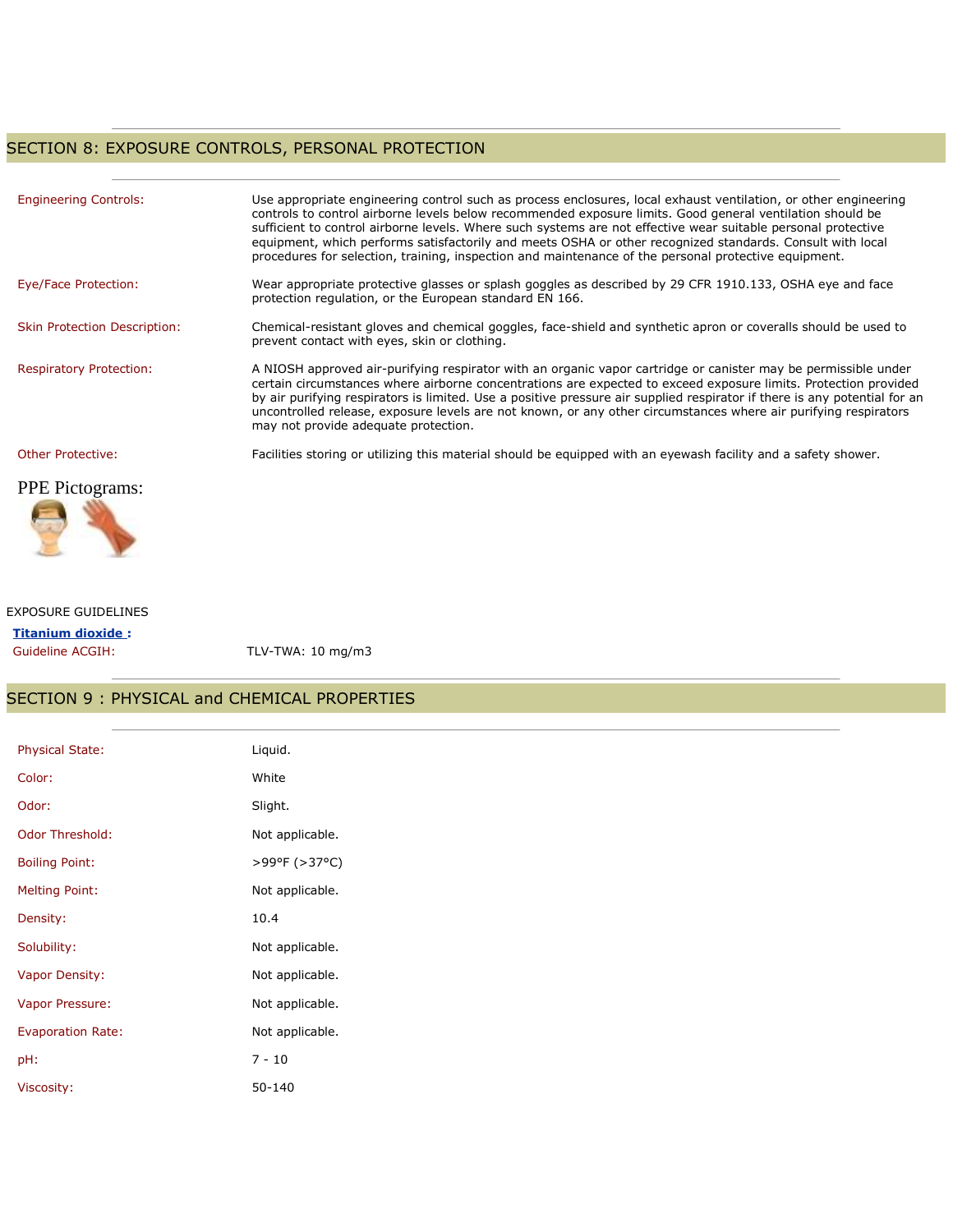| Coefficient of Water/Oil Distribution: | Not applicable.                                                               |
|----------------------------------------|-------------------------------------------------------------------------------|
| Flammability:                          | Not applicable.                                                               |
| Flash Point:                           | None.                                                                         |
| <b>VOC Content:</b>                    | Material VOC: 47 gm/L(Includes Water)<br>Coating VOC.:20 gm/L(Excludes Water) |

### SECTION 10 : STABILITY and REACTIVITY

| <b>Chemical Stability:</b> | Stable under normal temperatures and pressures.                                     |
|----------------------------|-------------------------------------------------------------------------------------|
| Hazardous Polymerization:  | Not reported.                                                                       |
| Conditions to Avoid:       | Heat, flames, incompatible materials, and freezing or temperatures below 32 deg. F. |
| Incompatible Materials:    | Oxidizing agents. Strong acids and alkalis.                                         |

### SECTION 11 : TOXICOLOGICAL INFORMATION

Toxicology: No toxicology data was found for the product.

### SECTION 12 : ECOLOGICAL INFORMATION

Ecotoxicity: No ecotoxicity data was found for the product. Environmental Fate: No environmental information found for this product.

### SECTION 13 : DISPOSAL CONSIDERATIONS

Waste Disposal: Consult with the US EPA Guidelines listed in 40 CFR Part 261.3 for the classifications of hazardous waste prior to disposal. Furthermore, consult with your state and local waste requirements or guidelines, if applicable, to ensure compliance. Arrange disposal in accordance to the EPA and/or state and local guidelines.

### SECTION 14 : TRANSPORT INFORMATION

DOT Shipping Name: Not restricted as a dangerous good.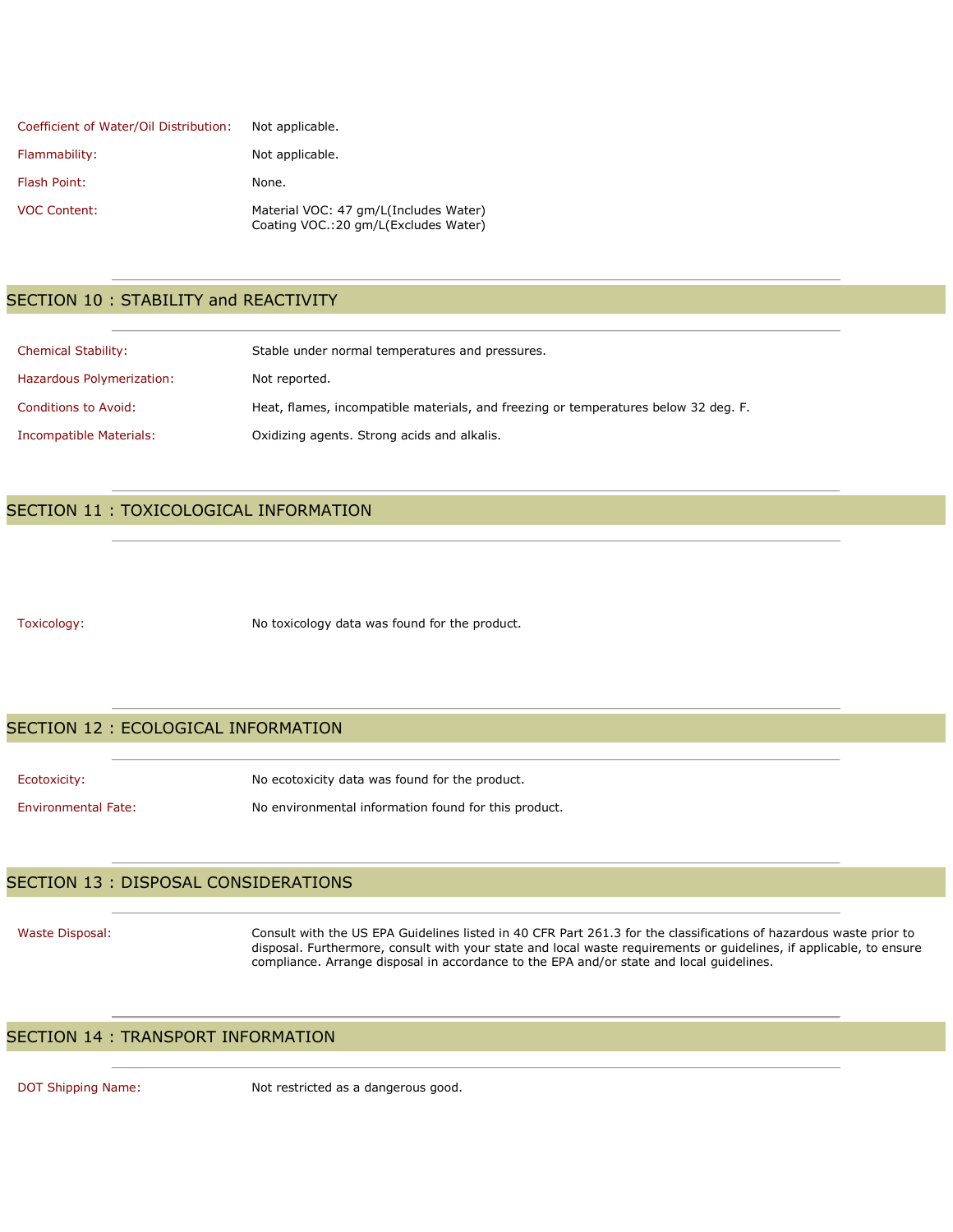| DOT UN Number:                 | Not restricted as a dangerous good. |
|--------------------------------|-------------------------------------|
| <b>IATA Shipping Name:</b>     | Not restricted as a dangerous good. |
| <b>IATA UN Number:</b>         | Not restricted as a dangerous good. |
| <b>Canadian Shipping Name:</b> | Not restricted as a dangerous good. |
| Canadian UN Number:            | Not restricted as a dangerous good. |
| <b>IMDG UN NUmber:</b>         | Not restricted as a dangerous good. |
| IMDG Shipping Name:            | Not restricted as a dangerous good. |
| ADR UN Number:                 | Not restricted as a dangerous good. |
| ADR Shipping Name:             | Not restricted as a dangerous good. |

# SECTION 15 : REGULATORY INFORMATION

| 2-ethylhexyl benzoate:              |        |
|-------------------------------------|--------|
| <b>TSCA Inventory Status:</b>       | Listed |
| Canada DSL:                         | Listed |
| <b>Titanium dioxide:</b>            |        |
| <b>TSCA Inventory Status:</b>       | Listed |
| Canada DSL:                         | Listed |
| $P(BA/MMA)$ :                       |        |
| <b>TSCA Inventory Status:</b>       | Listed |
| Canada DSL:                         | Listed |
| <b>Nepheline Syenite:</b>           |        |
| Canada DSL:                         | Listed |
| <b>Anhydrous aluminum silicate:</b> |        |
| <b>TSCA Inventory Status:</b>       | Listed |
| Canada DSL:                         | Listed |
|                                     |        |

## SECTION 16 : ADDITIONAL INFORMATION